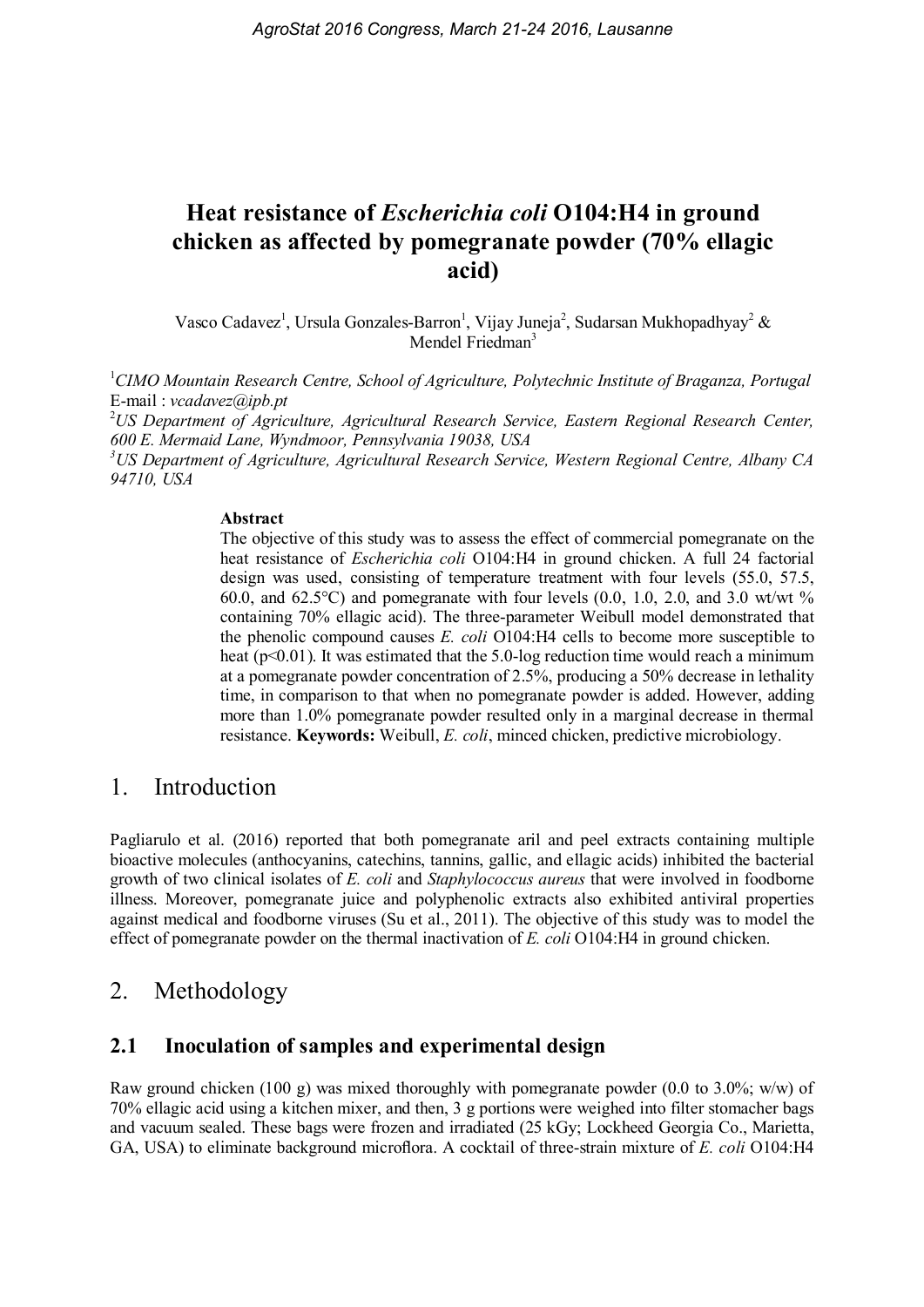$(0.1 \text{ ml})$  was added to completely thawed ground chicken  $(3 \text{ g})$  in bags to obtain a final concentration of cells of ~9 log CFU/g. The inoculated meat was pummeled with a Mini Mix stomacher for 2 min to ensure homogeneous distribution of the organisms. A complete factorial design was employed to assess the effects of pomegranate concentration (0.0, 1.0, 2.0, 3.0%) at different heating temperatures (55.0, 57.5, 60, 62.5 °C). Combinations were repeated twice. Thermal inactivation studies were conducted in a temperature-controlled water bath. The time of heat treatments began immediately after samples were submerged in the water bath. Bags for each replicate were removed at each sampling time and instantaneously plunged in an ice-water bath. To determine the number of surviving CFU per gram, 3 ml of sterile 0.1% peptone was added to each meat sample to obtain a 1:1 (wt.vol) slurry and pummeled for 2 min with a Bag Mixer 100 MiniMix (Interscience, St. Nom, France). Decimal serial dilutions prepared in 0.1% peptone water were surface plated onto duplicate dishes containing TSA-YP (tryptic soy agar with added 0.6% yeast extract and 1% pyruvate). The plates were incubated for 48 h at 30°C before surviving E. coli O104:H4 cells were counted.

#### 2.2 Predictive microbiology modelling

An omnibus mixed-effects model based on the three-parameter Weibull model was fitted to the microbial data. The log CFU concentration taken at the time  $k$  in the food sample i exposed at the environmental condition  $j$  ( $j=1, \ldots 16$ ) was then estimated as,

$$
\log N_{ijk} = \log N_0 - \frac{1}{2.303} \left(\frac{t}{\chi_j}\right)^{\beta_j} + \varepsilon_{ijk}
$$
  
\n
$$
Ln \chi_j = a_1 + a_2 Temp + a_3 Pmg + a_4 Temp \times Pmg + u_j
$$
  
\n
$$
Ln \beta_j = b_1 + b_2 Temp + b_3 Pmg + b_4 Temp \times Pmg + v_j
$$
 (1)

where the base 10 logarithm of the microbial concentration (CFU/g) at the time  $t$  (min) is represented by log N. Log  $N_0$  is a a model parameter that represents the initial microbial concentration at time  $t=0$ . The scale and shape parameters of the underlying Weibull distribution are  $\gamma$  and  $\beta$ , respectively. The model assumed that  $\chi$  and  $\beta$  could be expressed as a linear function of the environmental variables: temperature (Temp), pomegranate concentration (Pmg) and their interaction (Temp×Pmg). The random-effects terms u and v were added to the mean of the intercepts  $a_1$  and  $b_1$  of the polynomial expressions predicting Ln  $\gamma$  and Ln  $\beta$ , respectively. Thus, the two random effects u, v were assumed to take in random shifts subject to a given set j of experimental conditions. The residuals  $\varepsilon_{ijk}$  followed a normal distribution with mean zero and variance  $s^2$ .

In addition, for each of the survival curves, the lethality time needed to obtain a 5-log relative reduction  $(t_{5.0})$  was estimated as,

$$
t_{5.0} = \chi (5 \ln 10)^{1/\beta} \tag{2}
$$

A multiple regression was conducted to find the best polynomial model that could predict the logtransformed lethality time in terms of temperature and pomegranate powder concentration.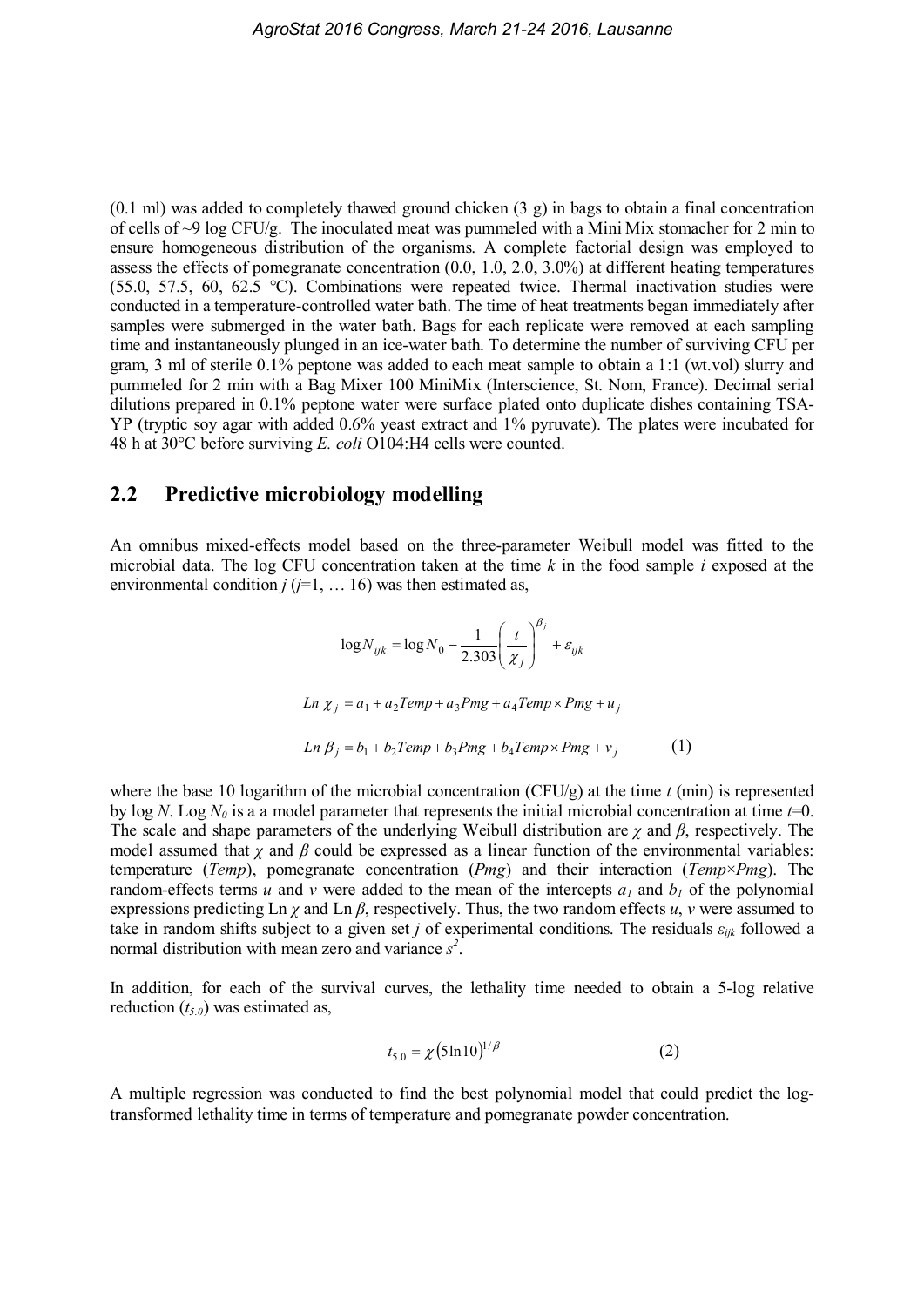#### 3. Results and discussion

In the present study, E. coli O104:H4 was found to follow a non-log linear inactivation displaying concave curves, which suggested that sensitive members of the bacterial population perish rapidly, leaving behind more resistant microorganisms that may adapt to the combined stress of heat and pomegranate's antioxidant activity. For the Weibull's shape parameter (ln β, a parameter related to concavity), when no pomegranate was added, the higher the temperature, the lower the ln  $\beta$  and the greater the concavity of the survival curve (graphs not shown). At the lowest evaluated temperature of 55°C, the ln  $\chi$  (or first decimal reduction time) values neatly decreased as the pomegranate concentration increased from 0% to 3%. As a consequence, the addition of pomegranate powder to chicken also decreased the time required to reach a 5.0-log reduction. Notice in Figure 1 (left) that the main decrease in ln  $t_{5.0}$  took place between 0% and 1.0% pomegranate powder. Further increments in pomegranate concentration only decrease marginally the 5.0-log lethality times (except for the difference between 2.0% and 3.0% pomegranate concentration at 62.5°C). This behavior becomes more evident in Figure 1 (right) which clearly shows that, across the studied temperatures, pomegranate powder concentrations beyond 1.0% led to similar reductions in  $\ln t_{5.0}$  values. In order to verify this outcome, a Tukey's comparison of means was run. The test failed to reveal any significant differences in ln  $t_{5.0}$  among the treatments with 1.0, 2.0 and 3.0% pomegranate powder. Thus, the addition of 1.0% (or higher) pomegranate powder in ground chicken can attain a mean decrease of  $\sim$ 0.60 log (i.e., a factor of  $\sim$ 0.55) in the time to achieve 5.0-log reduction.



Figure 1: Effects of Temperature (°C, left) and Pomegranate Powder Concentration (% w/w, right) on the Log-Transformed Time (min) to Achieve a 5.0 Log-Reduction in E. coli O104:H4 in Ground Chicken

The parameter estimates for the omnibus mixed-effect model based on the three-parameter Weibull decay function are listed in Table 1. Analysing the p-values, the mild temperatures had a stronger impact on the inactivation kinetics of E. coli O104:H4 than pomegranate powder concentration. The negative slopes for temperature and pomegranate as significant predictors of ln  $\gamma$  and ln  $\beta$  indicated that as temperature and pomegranate concentration increase, the counts of E. coli O104:H4 decrease. Nonetheless, the fact that the term temperature×pomegranate was significant for both Weibull's model parameters ln  $\chi$  (p=0.001) and ln β (p=0.003; Table 1), and had in both cases positive slopes, may suggest that temperature itself has an effect on the antimicrobial properties of pomegranate. The omnibus mixed-effects model consisted of thirteen parameters – nine fixed-effect terms and four variances, and was capable of describing well all the inactivation experimental curves that arose from the combination of environmental factors.